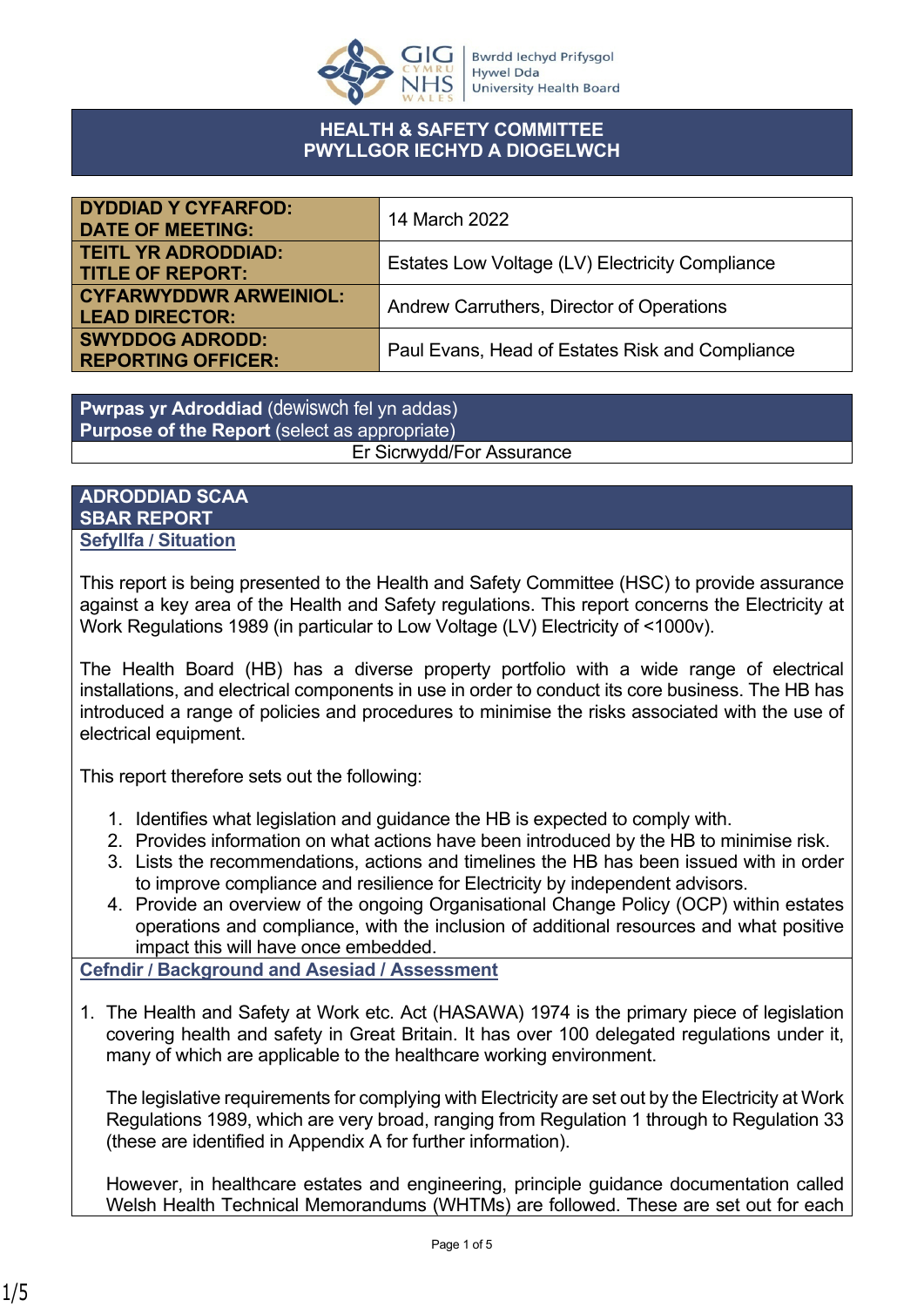operational discipline (for example - WHTM 06-02 for LV) as well as relevant British Standards, which combined, sets out clear definitive guidelines to ensure ongoing compliance is maintained.

This is also how the HB is measured in terms of compliance by our appointed authorising engineers at NHS Wales Shared Services Partnership (NWSSP)-Specialist Estates Services (SES) following their site audits and reports issued to the HB's designated person (DP).

- 2. The HB has introduced a range of measures to help support our compliance with the regulations and guidance and these are set out below:
- Officially appointed an Authorising Engineer (AE) from NWSSP-SES to provide expert advice and offer full independent audit & assurance for LV compliance.
- As an operational estates function, the HB has trained and officially appointed authorised persons (APs) for LV at each acute site to be the professional and technical lead.
- At each acute site, there are competent persons (CPs as electrical engineers) for LV to ensure safety and resilience of Electricity.
- The development and implementation of a HB wide Electrical Safety Policy.
- The establishment of a multi-disciplined Electrical Safety Group (ESG) for the HB to discuss and manage electrical safety compliance.
- Introduced a quarterly global e-mail campaign to ensure staff are made aware of the risks associated with electrical safety components and to report these defects.
- A Pre-Planned Maintenance system is in place to undertake specific checks of electrical infrastructure.
- An external contract to undertake both Portable Appliance Testing and Fixed Board testing across the HB.
- From a resilience perspective, a number of sites are equipped with emergency generators and IPS/UPS electricity backup systems that will ensure continued power to equipment in the event of power failure.
- 3. The HB's appointed AE has undertaken 2 triennial site based audits for LV to measure our compliance against the WHTM 06-02; these were undertaken at Bronglais General Hospital (BGH) on 17<sup>th</sup> June 2021 (report received July 2021) and at Withybush General Hospital (WGH) on 19<sup>th</sup> April 2021 (report received April 2021). A further HB wide annual audit report was received on 28<sup>th</sup> February 2022.

Despite the arrangements previously highlighted in section 2 above, there are a range of key recommendations and items to address as part of AE audits. Each recommendation received has been assigned to a specific staff lead and a timeline for its completion agreed. All recommendations are being carefully tracked by the estates compliance team, using a RAG (red, amber, green) rated tracker system. **Table 1.0** below provides an overview of the quantity of recommendations received and completed, and the spreadsheet trackers providing the complete picture of progress and the associated background of the recommendation (recs) as to what is currently outstanding is available upon request.

### **Table 1.0**

| <b>Site</b> | of.<br><b>Number</b><br><b>Recs</b> | H | M  |   | Recs<br>Completed to<br>date | Recs Overdue<br>agreed date             | <b>Assurance Rating</b> |
|-------------|-------------------------------------|---|----|---|------------------------------|-----------------------------------------|-------------------------|
| <b>BGH</b>  | 9                                   |   |    |   |                              |                                         | RA & LA                 |
| <b>WBH</b>  | 21                                  |   | 12 | 2 | 15                           | 0 (note one item $ $<br>on action plan) | LΑ                      |
| HB<br>Wide  | 13                                  | 3 | 4  | 6 | 2                            | 0 (note one item $ $<br>on action plan) | LA (improved position)  |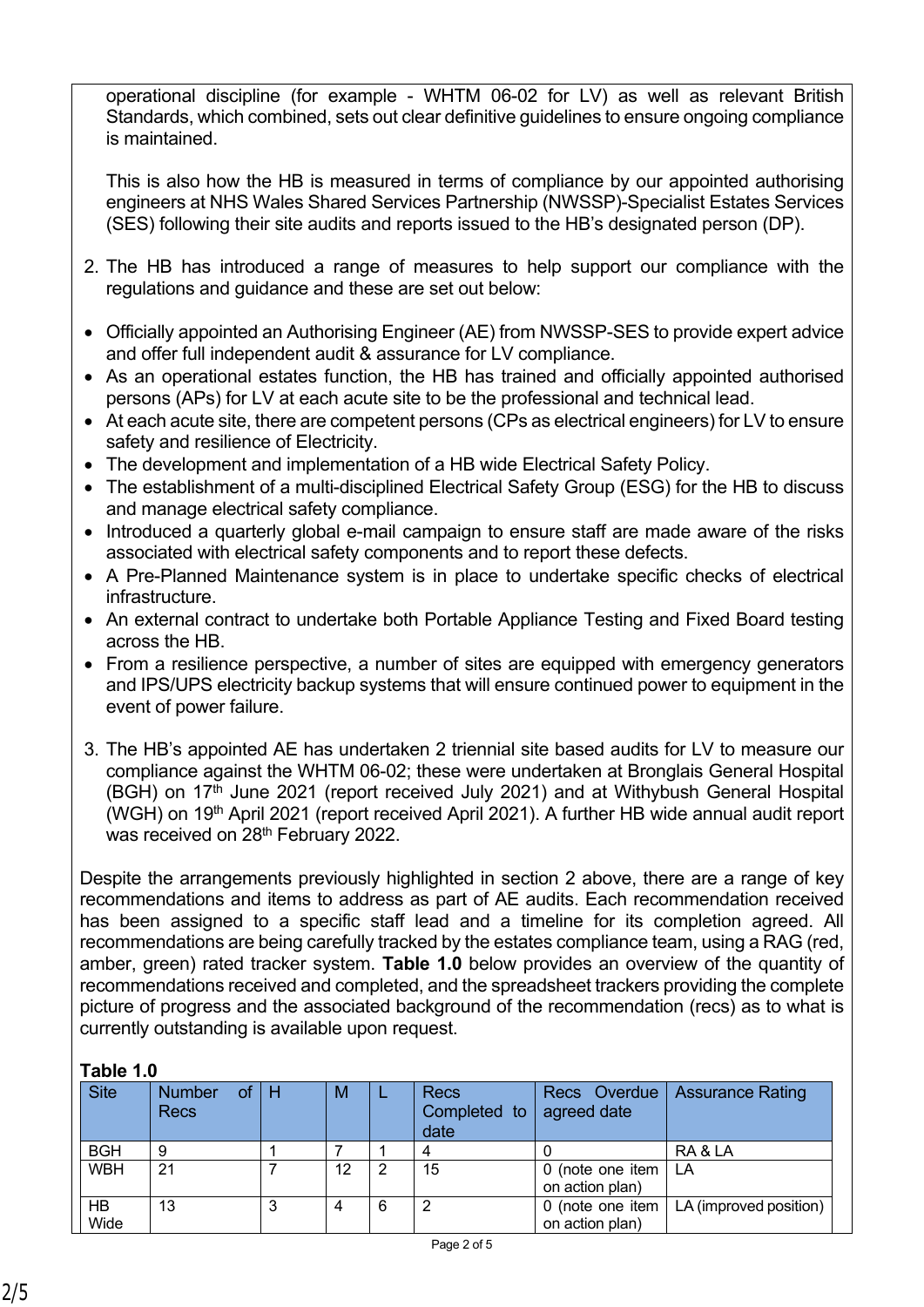Following the previous HB wide audit in 2020 and considering the pressures faced during the pandemic, the HB has continued to make steady progress as shown from the AE report dials below in Fig 1.0. However, it is appreciated there is still some further work that is required to be prioritised and completed. A range of core recommendations will be concentrated upon in the coming months and there is confidence that a reasonable assurance from our AE can be achieved following completion of these.

# **Fig 1.0**



4. Following a recent OCP within the Estates Operations Department, this has identified some key resource changes, which will make a significant positive impact on engineering compliance once fully embedded. These changes consist of the appointment of a dedicated Head of Estates Risk and Compliance (January 2022 appointment), a Head of Estates Engineering (May 2022 appointment). In addition to this, 1 additional operational officer for each of the acute sites (May 2022 appointments) will be appointed and significantly increasing the capacity of the Operational Compliance Team with a lead compliance manager (April 2022 appointment) and x3 compliance officers, one of whom will be dedicated to WHTM compliance arrangements (May 2022 appointments). This resource will allow the Department to introduce effective management arrangements and systems to ensure improved levels of compliance across the full suite of WHTM engineering guidance once fully embedded.

**Appendix A** – List of Regulation Titles within the Electricity at Work Act (EAWR) 1989.

Health and Safety Regulation Booklet (HSR) 25 – helps duty holder to meet the requirements of the Electricity at Work Act 1989.

# **Regulation (Reg) 1 to 33**

- Reg 1: Citation and commencement
- Reg 2: Interpretation
- Reg 3: Persons on whom the duties are imposed by these regulations
- Reg 4: Systems, work activities and protective equipment
- Reg 5: Strength and capability of electrical equipment
- Reg 6: Adverse or hazardous environments
- Reg 7: Insulation protection and placing of conductors
- Reg 8: Earthing and other suitable precautions
- Reg 9: Integrity of referenced conductors.
- Reg 10: Connections
- Reg 11: Means for protecting from excess of current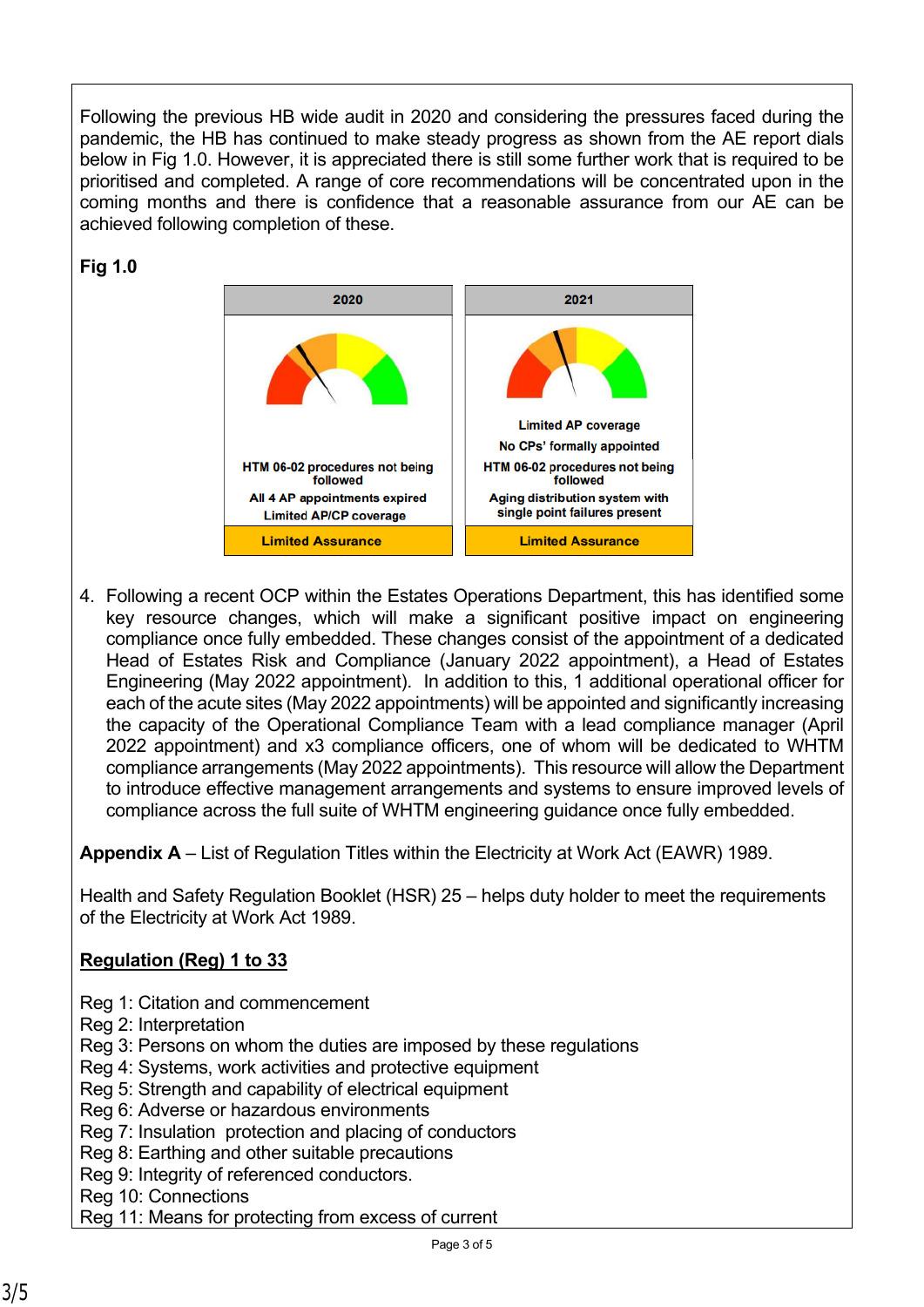Reg 12: Means for cutting off the supply and for isolation

- Reg 13: Precautions for work on equipment made dead
- Reg 14: Work on or near live conductors
- Reg 15: Working space access and lighting
- Reg 16: Persons to be competent to prevent danger and injury
- Reg 17-28: Revoked by the mines regulations 2014
- Reg 29: Defence
- Reg 30: Exemption Certificates.
- Reg 31: Extension outside the Great Britain.
- Reg 32: Disapplication of duties
- Reg 33: Revocations and modifications.

WHTM 06-01 Electricity services supply and distribution systems 2018.

WHTM 06-02 Electricity safety guidance for low voltage systems 2006 is our principle guidance to assist duty holders to meet the requirements of the Electricity at Work Act 1989. Subsequent relevant British Standards such as BS 7671:2018 18<sup>th</sup> edition.

## **Argymhelliad / Recommendation**

The Health and Safety Committee is requested to consider the information contained in this report and to acknowledge that whilst there are key aspects not currently being complied with, work has been undertaken and is also underway to ensure an improved position on compliance rating in the coming months. An update status report will be presented to the Committee in 6 months' time to measure this progress.

| Amcanion: (rhaid cwblhau)<br><b>Objectives: (must be completed)</b>                              |                                                                                                                                                                                                                                                                        |
|--------------------------------------------------------------------------------------------------|------------------------------------------------------------------------------------------------------------------------------------------------------------------------------------------------------------------------------------------------------------------------|
| Committee ToR Reference:<br>Cyfeirnod Cylch Gorchwyl y Pwyllgor:                                 | 2.1 Provide assurance around the UHB arrangements<br>for ensuring the health, safety, welfare and security of<br>all employees and of those who may be affected by<br>work-related activities, such as patients, members of<br>the public, volunteers contractors etc. |
| Cyfeirnod Cofrestr Risg Datix a Sgôr<br>Cyfredol:<br>Datix Risk Register Reference and<br>Score: | Not applicable.                                                                                                                                                                                                                                                        |
| Safon(au) Gofal ac lechyd:<br>Health and Care Standard(s):                                       | 1. Staying Healthy<br>2. Safe Care<br>2.1 Managing Risk and Promoting Health and Safety<br>2.4 Infection Prevention and Control (IPC) and<br>Decontamination                                                                                                           |
| Nodau Gwella Ansawdd:<br><b>Quality Improvement Goal(s):</b>                                     | All Quality Improvement Goals Apply<br><b>Protect Patients From Avoidable Harm From Care</b><br><b>Reduce Duplication and Eliminate Waste</b>                                                                                                                          |
| <b>Amcanion Strategol y BIP:</b><br><b>UHB Strategic Objectives:</b>                             | 2. Living and working well.                                                                                                                                                                                                                                            |